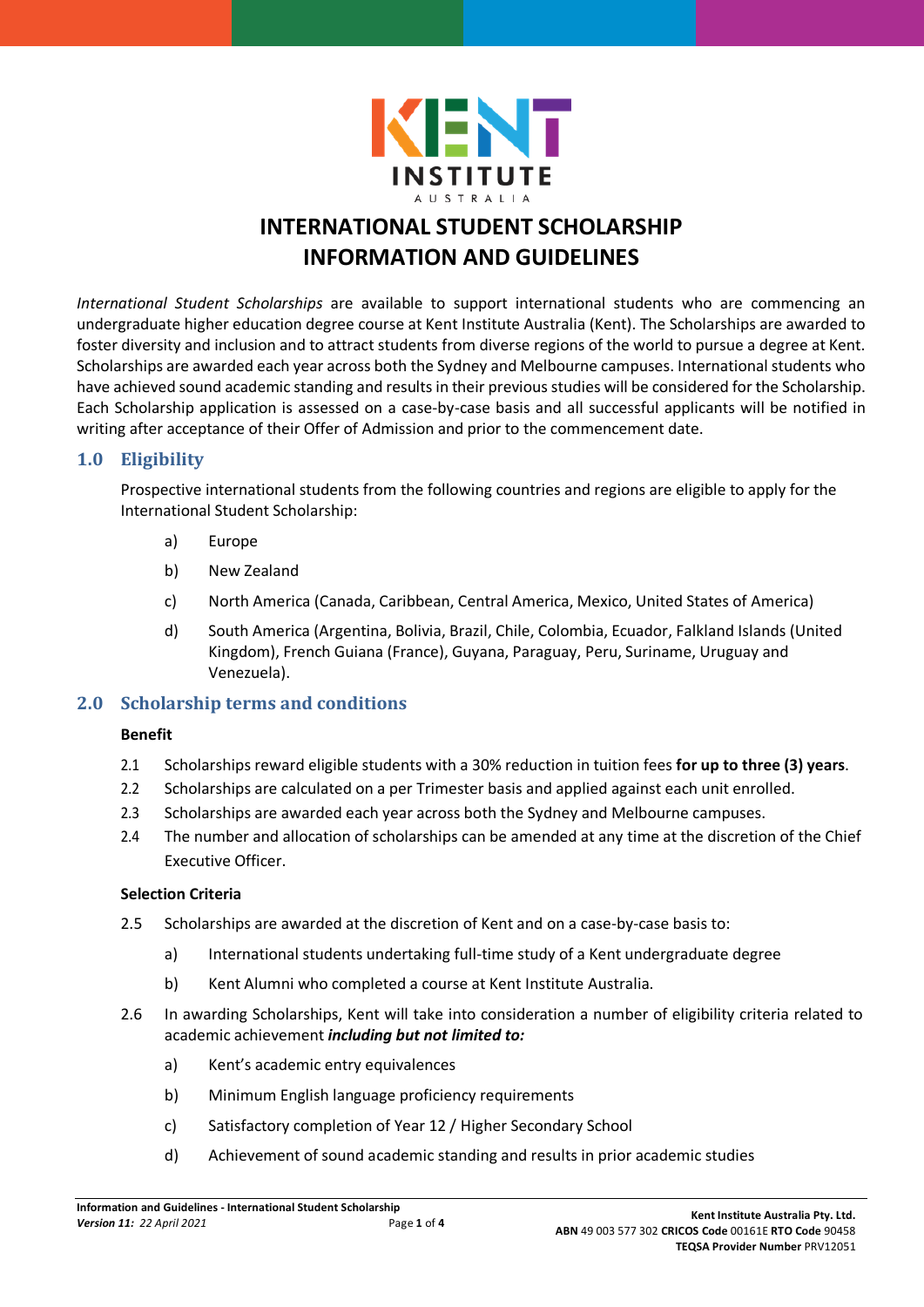- e) Current grade guidelines under the Australian Government Department of Education, Home Affairs and the National Office of Overseas Skills Recognition.
- 2.7 Kent students or students studying in conjunction with any other course (including Kent vocational (VET) courses) who are currently recipients of a Kent scholarship or bursary are not eligible to apply.
- 2.8 Scholarships cannot be deferred, transferred or redeemed for cash.

#### **Maintaining Scholarships**

- 2.9 In order to maintain the Scholarship for the duration of the Kent course, the student must:
	- a) Continue a full-time enrolment in the course listed on their Offer of Admission International Student Enrolment Agreement
	- b) Pay all tuition and additional fees in accordance with Kent Policy and Procedure
	- c) Meet the conditions of their student visa
	- d) Maintain at least a **Credit average** (grade value of 2) in each Trimester in the course of study (*see below for the Kent Grade Point Average (GPA) scale and calculation*)
	- e) Must not receive a **Fail, Absent Fail** or a **Conceded Pass** (grade point value of 0 and 0.5) in any unit in any Trimester in the course of study
	- f) Not cancel or graduate from their course.

#### **Kent GPA Scale**

| Grade     | <b>Description</b>      | Percentage range                                      | <b>Grade Value</b> |
|-----------|-------------------------|-------------------------------------------------------|--------------------|
| HD        | <b>High Distinction</b> | 85% and above                                         |                    |
| D         | <b>Distinction</b>      | 75-84%                                                |                    |
|           | Credit                  | 65-74%                                                |                    |
| P         | Pass                    | 50-64%                                                |                    |
| <b>SP</b> | Supplementary Pass      | Students successfully passing a Supplementary         |                    |
|           |                         | Assessment task                                       |                    |
| <b>CP</b> | <b>Conceded Pass</b>    | Student undertaking last unit of their course and the | 0.5                |
|           |                         | unit mark is greater than 45% and less than 50%       |                    |
| AF        | <b>Absent Fail</b>      |                                                       |                    |
|           | Fail                    |                                                       |                    |

#### **Kent's GPA Calculation**

The calculation is a standard four (4) point grading system.

**GPA =** ∑ **(Credit Points x Grade Value)**

∑ **Credit Points**

# **3.0 Application and awarding of Scholarships**

- 3.1 International students can apply for the Scholarship upon submission of their *Application for Admission to a Kent undergraduate course.*
- 3.2 Prospective international students can apply for the Scholarship by completing an *International Student Scholarship Application Form.*
- 3.3 Scholarship applications will be assessed by Kent Admission and Student Services staff and approved by the Chief Executive Officer.
- 3.4 A written response will be provided to the prospective student with the Kent Offer *for Admission – International Student Enrolment Agreement* and within ten (10) working days.
- 3.5 By accepting a Scholarship, recipients agree to be Kent student ambassadors which may require attendance at Kent promotional events.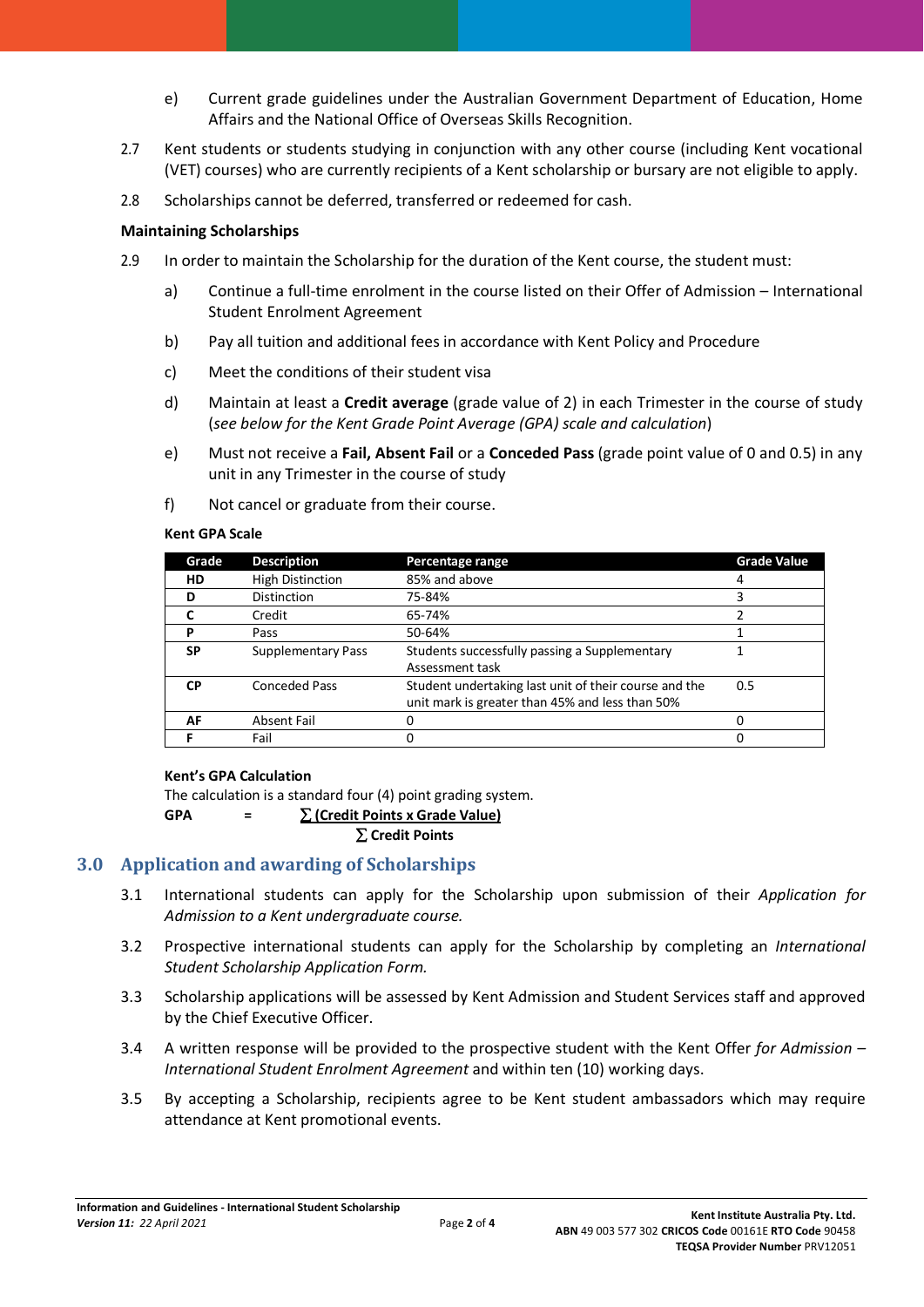3.6 Scholarships may be withdrawn with ten (10) days written notice, should the recipient breach any of these terms and conditions.

# **4.0 Internal administration and reporting**

- 4.1 Details of Scholarships awarded and the recipients will be recorded on the International Student Scholarship Register and Kent Network (via the Student Information System (SIS)) maintained by Kent Admission and Student Services staff.
- 4.2 It is the responsibility of the Manager Student Services to monitor and maintain the International Student Scholarship Register to ensure that all students who are awarded Scholarships comply with the Scholarship terms and conditions and have ongoing eligibility to receive the Scholarship.
- 4.3 The Executive Dean is required to report to Academic Board on the selection quality and administration of the International Student Scholarship at the end of each Trimester.
- 4.4 The Chief Executive Officer is required to provide a regular report to the Governing Board on the strategic marketing impact and status in the student market related to the International Student Scholarship.